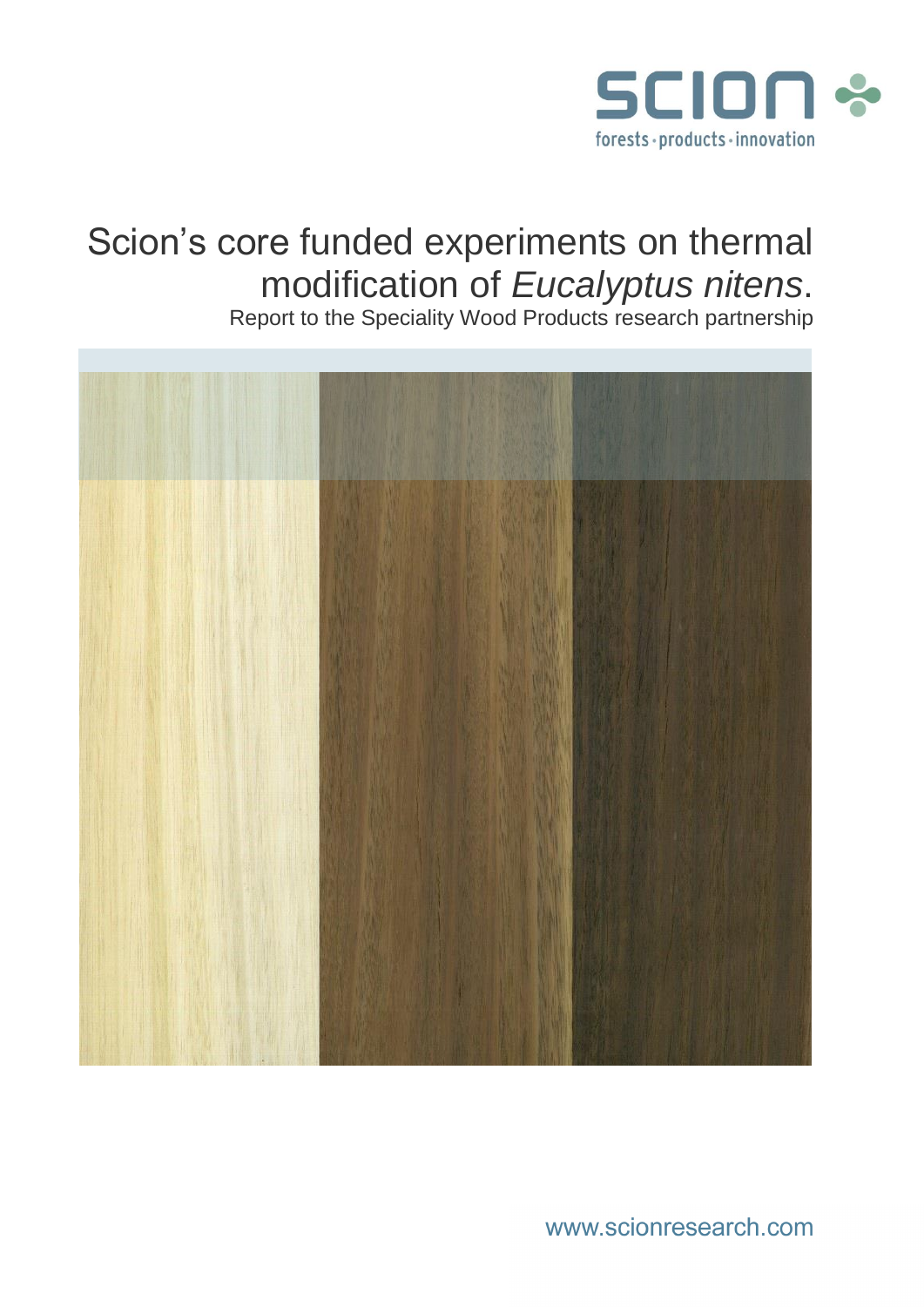

#### **REPORT INFORMATION SHEET**

*REPORT TITLE* REPORT TO THE SPECIALITY WOOD PRODUCTS RESEARCH PARTNERSHIP ON SCION'S CORE FUNDED EXPERIMENTS ON THERMAL MODIFICATION OF *EUCALYPTUS NITENS*. *AUTHORS* ROSIE SARGENT, ELIZABETH DUNNINGHAM SCION *CLIENT* SPECIALTY WOOD PRODUCTS PARTNERSHIP *CLIENT CONTRACT NO: MBIE CONTRACT NO:* [IF APPLICABLE] *SIDNEY OUTPUT NUMBER SIGNED OFF BY* [NAME OF PERSON SIGNING OFF REPORT] *DATE* AUGUST 2016 *CONFIDENTIALITY REQUIREMENT* CONFIDENTIAL (FOR CLIENT USE ONLY) *INTELLECTUAL PROPERTY* © NEW ZEALAND FOREST RESEARCH INSTITUTE LIMITED ALL RIGHTS RESERVED. UNLESS PERMITTED BY CONTRACT OR LAW, NO PART OF THIS WORK MAY BE REPRODUCED, STORED OR COPIED IN ANY FORM OR BY ANY MEANS WITHOUT THE EXPRESS PERMISSION OF THE NEW ZEALAND FOREST RESEARCH INSTITUTE LIMITED (TRADING AS SCION).

#### *Disclaimer*

The information and opinions provided in the Report have been prepared for the Client and its specified purposes. Accordingly, any person other than the Client uses the information and opinions in this report entirely at its own risk. The Report has been provided in good faith and on the basis that reasonable endeavours have been made to be accurate and not misleading and to exercise reasonable care, skill and judgment in providing such information and opinions.

Neither Scion, nor any of its employees, officers, contractors, agents or other persons acting on its behalf or under its control accepts any responsibility or liability in respect of any information or opinions provided in this Report.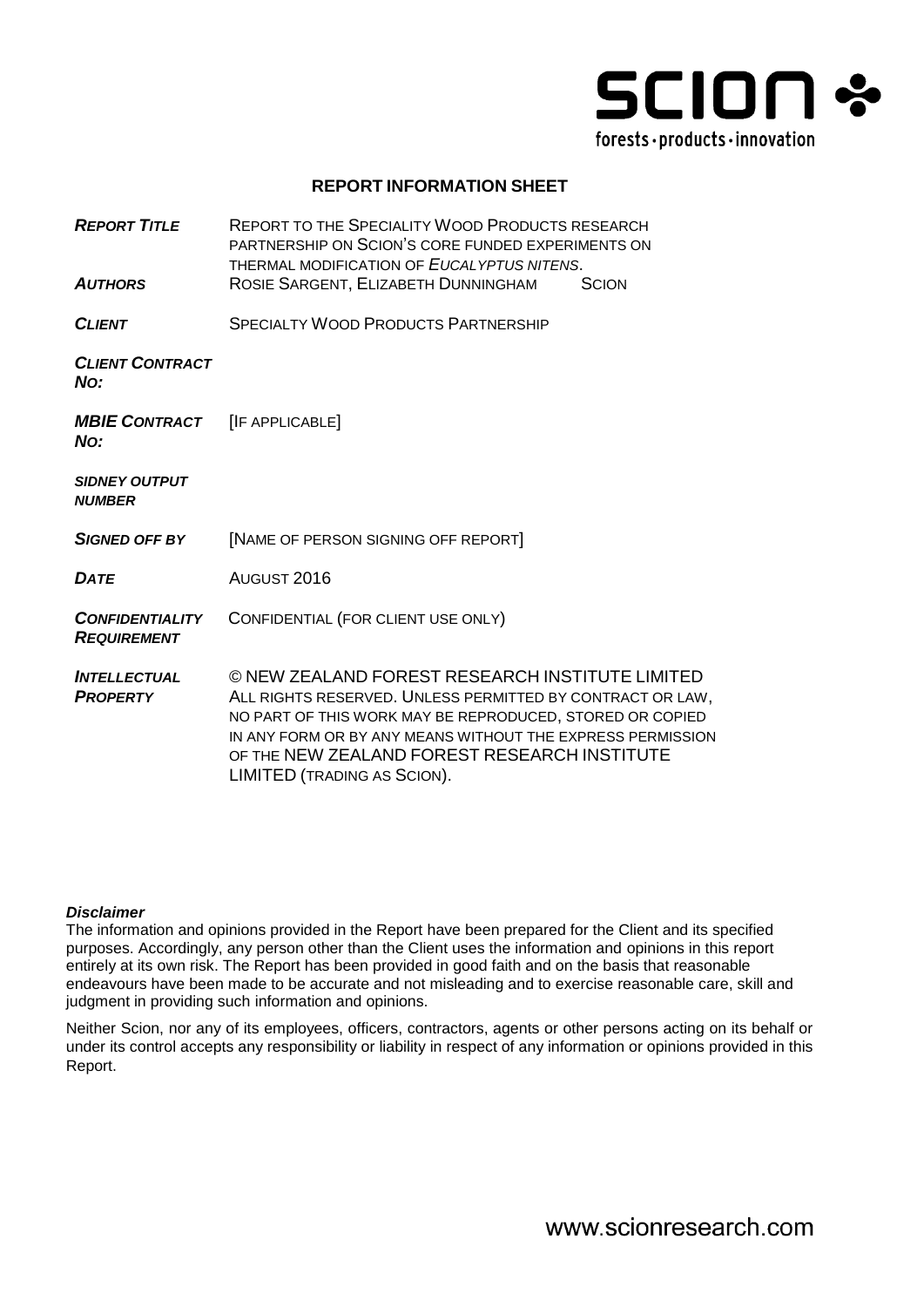

# **INTRODUCTION**

*Eucalyptus nitens* (Deane et Maiden) Maiden is a common plantation species in New Zealand, but is not well utilised as a sawn timber species, due to difficulties in processing. The value obtained for *E. nitens* logs is comparatively low – it is generally sold for pulp or for firewood. *E. nitens* does not have especially good dimensional stability, is non-durable, and is a pale, uneven colour, making it less desirable than many high-value tropical hardwoods.

Thermal modification involves heating wood to high temperatures (>180°C) in the absence of oxygen to alter the chemistry of the wood, and consequently alter the wood properties. Compared to other wood modifications, thermal modification is relatively a low cost (only requiring a particular design of high temperature kiln) approach.

Thermal modification has been used to improve the dimensional stability, durability and colour of many wood species worldwide, including research on *Eucalyptus grandis*, *E. saligna* and *E. globulus*. Mininco in Chile have done trials thermally modifying *E. nitens*, but it is not known if this has been commercialised. The Finnish ThermoWood Association recommend schedules of 185°C (for dimensional stability) and 200°C (for durability) for thermal modification of hardwoods. Zanuncio, et al. (2014) modified *E. grandis* at several temperatures between 170°C to 230°C, which gave increasing dimensional stability with increasing temperature.

It is hoped that thermal modification can be used to similarly improve the value of *E. nitens*, through increased stability, and by achieving an even dark colour. While durability was not the main target of this research, increased durability was also possible with high temperatures.

## **APPROACH**

Laboratory scale trials were carried out on kiln dried *E. nitens*. This was sourced from Specialty Timber Solutions, and the trees originated from a farm forest in the North Canterbury area. Replication was thirty-nine boards, each cut into three end-matched 500mm long samples.

Using the lab-scale Scion thermal modification kiln, two modification schedules were used. With one schedule, the wood was heated to 185°C and held for 2 hours; with a second, the wood was heated to 210°C and held for 2 hours. A third schedule was to hold wood as an unheated control. No information could be found on durability of thermally modified eucalypts, so it was decided to use a temperature slightly higher than the ThermoWood Association recommendation, to ensure likelihood of a large difference in modification severity between the two schedules.

Changes in wood colour, shrinkage, durability and mechanical properties were assessed using standard methods. More specifically durability was assessed using an in-house screening test.

## **RESULTS** *Colour*

Thermal modification turned the light-coloured timber dark brown, with the 210°C modification giving a darker brown than the 185°C modification (Figures 1 & 2). After 7 months exposure to sunlight the modified boards faded to a similar colour to the controls, with the 210°C modified boards changing colour the most.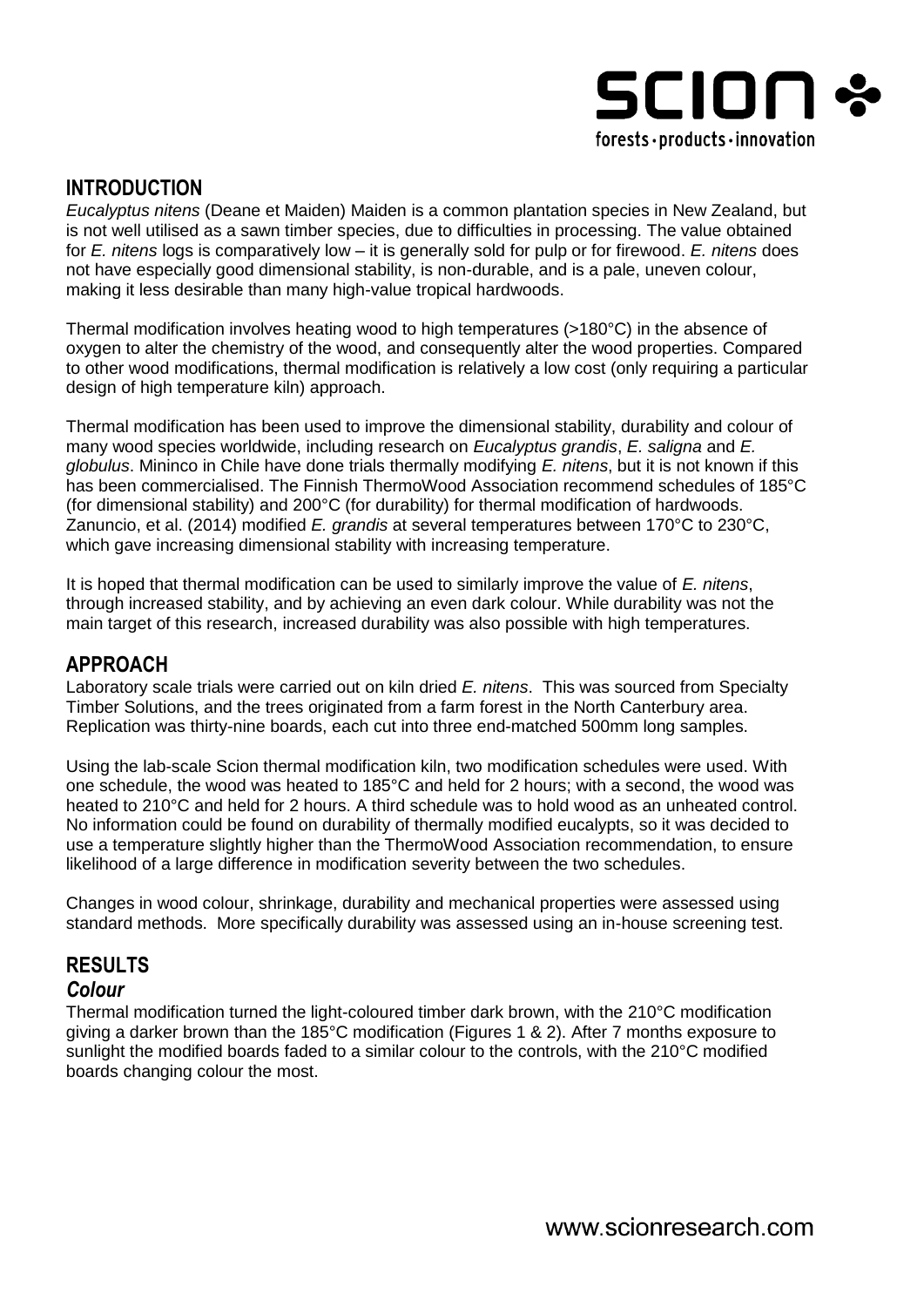



*Figure 1. Comparison of the colours following each modification*



*Figure 2. Change in colour (expressed as E) between the unmodified controls and the modified boards. Superscript letters indicate treatments that are significantly different to each other (95% confidence level).*

**Stability** 

Anti-shrink efficiency (ASE) is a measure of how much wood shrinks and swells when in contact with water. A higher ASE value indicates that the wood shrinks and swells less. ASE values are shown in Figure 4. The treated samples have higher ASE values than the controls, indicating that they have increased dimensional stability.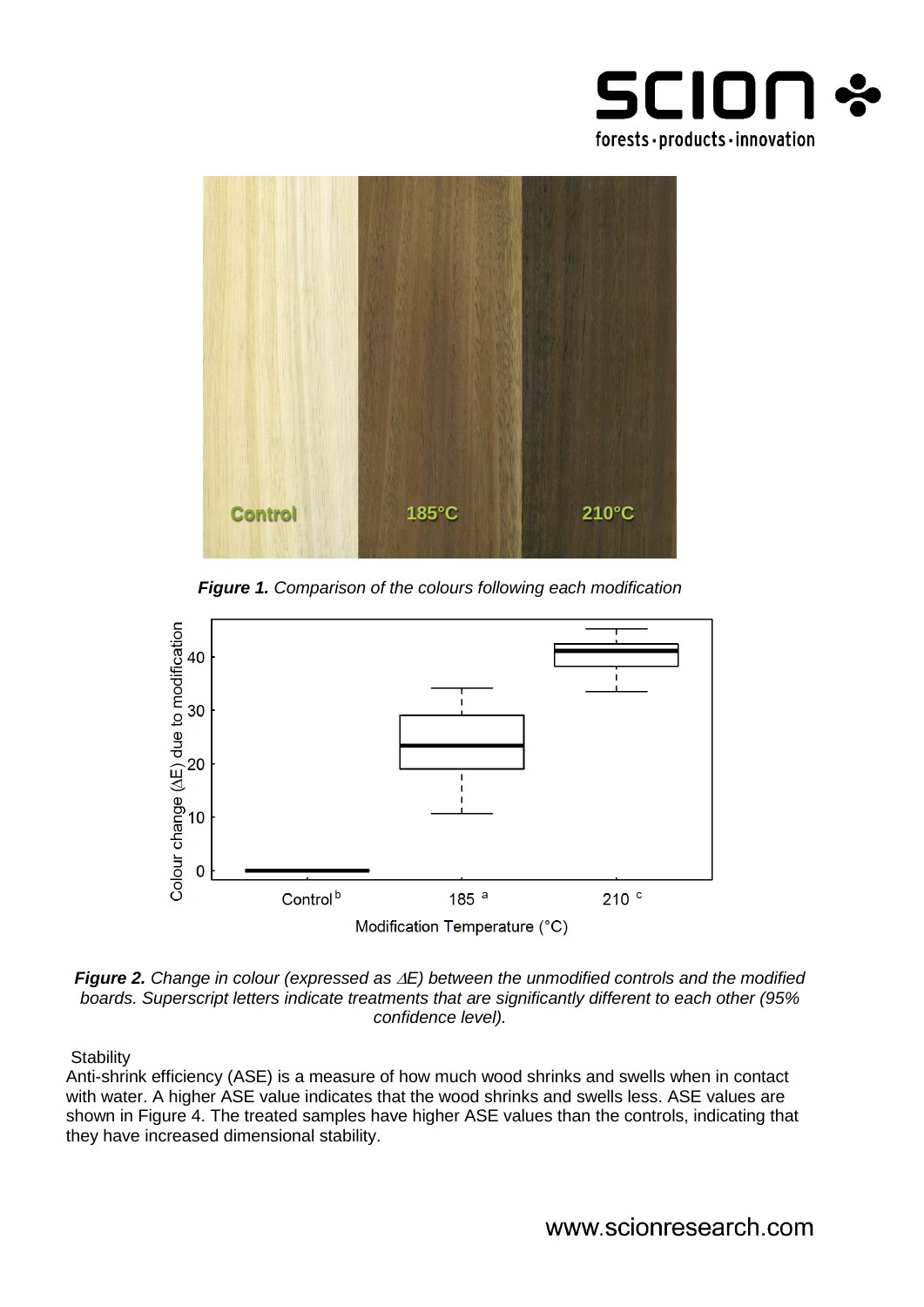



*Figure 4. Anti-shrink efficiency (ASE) for each modification temperature. Superscript letters indicate treatments that are significantly different to each other (95% confidence level).*

# *Mechanical Properties*

Mechanical properties are shown in Table 1. MOE (stiffness) is not changed by the modification, but MOR (strength) is significantly reduced.

|                                                           | <b>Table 1:</b> Average Mechanical Properties for each schedule. Superscript letters indicate |
|-----------------------------------------------------------|-----------------------------------------------------------------------------------------------|
| values that are significantly different (95% confidence). |                                                                                               |

|          | MOE [GPa] |          | MOR [MPa]          |          |
|----------|-----------|----------|--------------------|----------|
| Schedule | mean      | $%$ loss | mean               | $%$ loss |
| Control  | $12.4^a$  | -        | 117.1 <sup>b</sup> | -        |
| 185      | 12.7a     | -2       | 73.2 <sup>c</sup>  | 38       |
| 210      | 11 $2^a$  | 10       | 48.7 <sup>c</sup>  | 58       |

## *Durability*

Table 2 shows the results from the Sutter durability screening tests. The mass loss of samples is determined from 8 fungal exposure tests, and samples pass or fail each test depending on the level of mass loss.

A treatment passing all 8 tests is likely to have improved durability. Samples thermally modified at 185°C showed similarly low durability to the unmodified controls, but is slightly better than the unmodified radiata pine. The *E. nitens* modified at 210°C showed a similar level of durability to radiata pine modified at 230°C, so it is interesting that the *E. nitens* has a similar level of durability from a lower modification temperature.

Radiata pine modified at 230°C has durability equivalent to H3.1 (i.e. suitable for cladding).